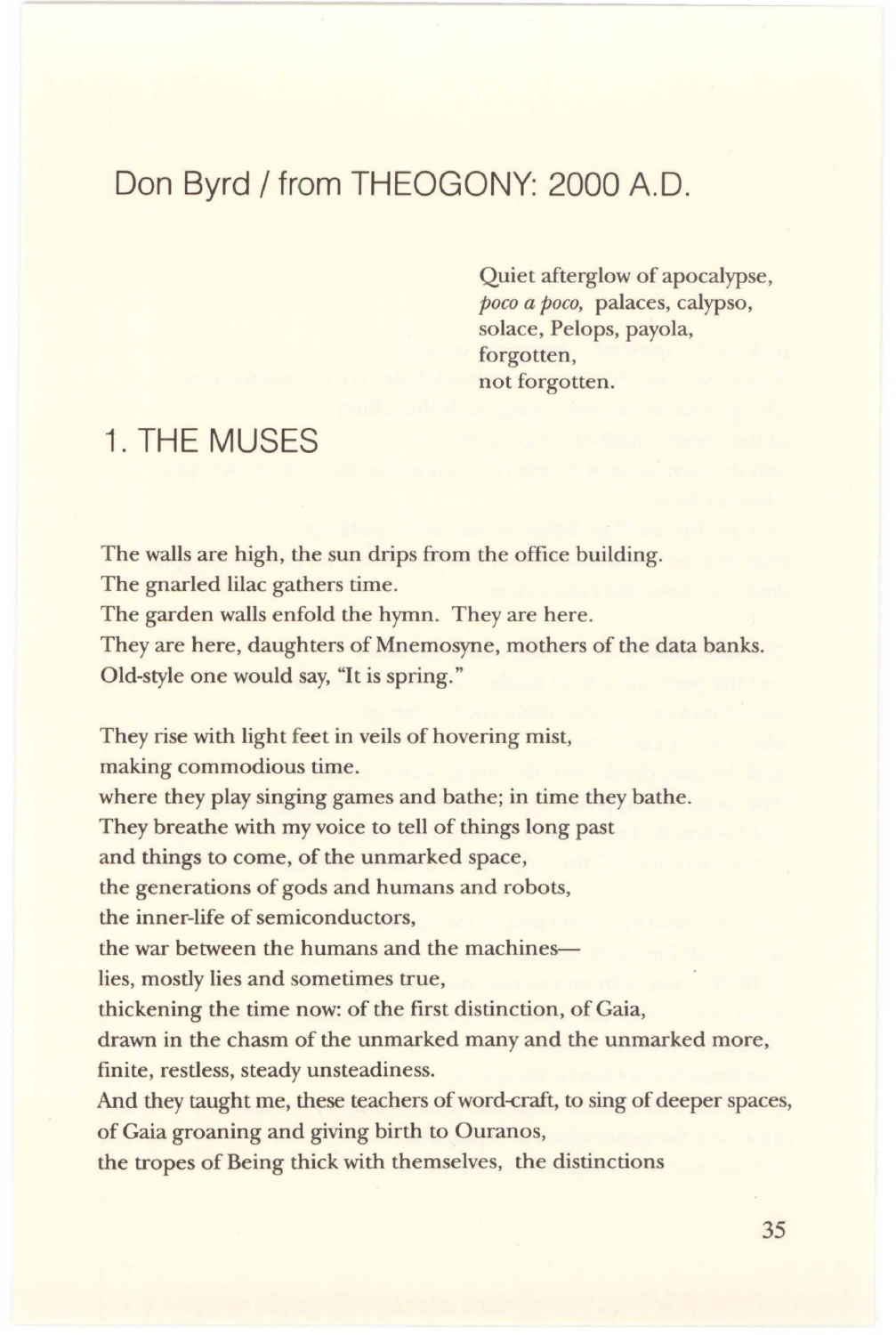making the universe being the universe. Rocks and trees, big bangs and black holes are not my themes. The god-haunted garden rings with the telling of the sacred numbers of generation, and the bureaucratic towers resound as the universe cracks open. They are here, they are the satellite dishes on the office building, they give me not a laurel branch in bloom but an Internet nipple. And the crows, the crows, crow.

The data flows from the sky, filling the time,

and the poet finds these hidden places—urban gardens,

sacred rocks in the mountains or by springs

where water cress grows,

and the poet drinks with the virtual water snakes.

The muses are appalled at our appetites and sagging bellies,

but I learned, despite their insults, to synthesize the bleeps and blaps, to recollect and tell the cumulative wisdom of the gods, mostly lies.

Let me follow the injunction of the muses, who recall the words and the word bodies to fill the time with unwavering measures. I call (nervously) the form of the first distinction 'the form.' Gaia is born of the chasm by recursion and Ouranos of Gaia by recursion, foundation and closure together a beginning by recursion, and then the generations of repetition, the Titans, the Olympians, the humans,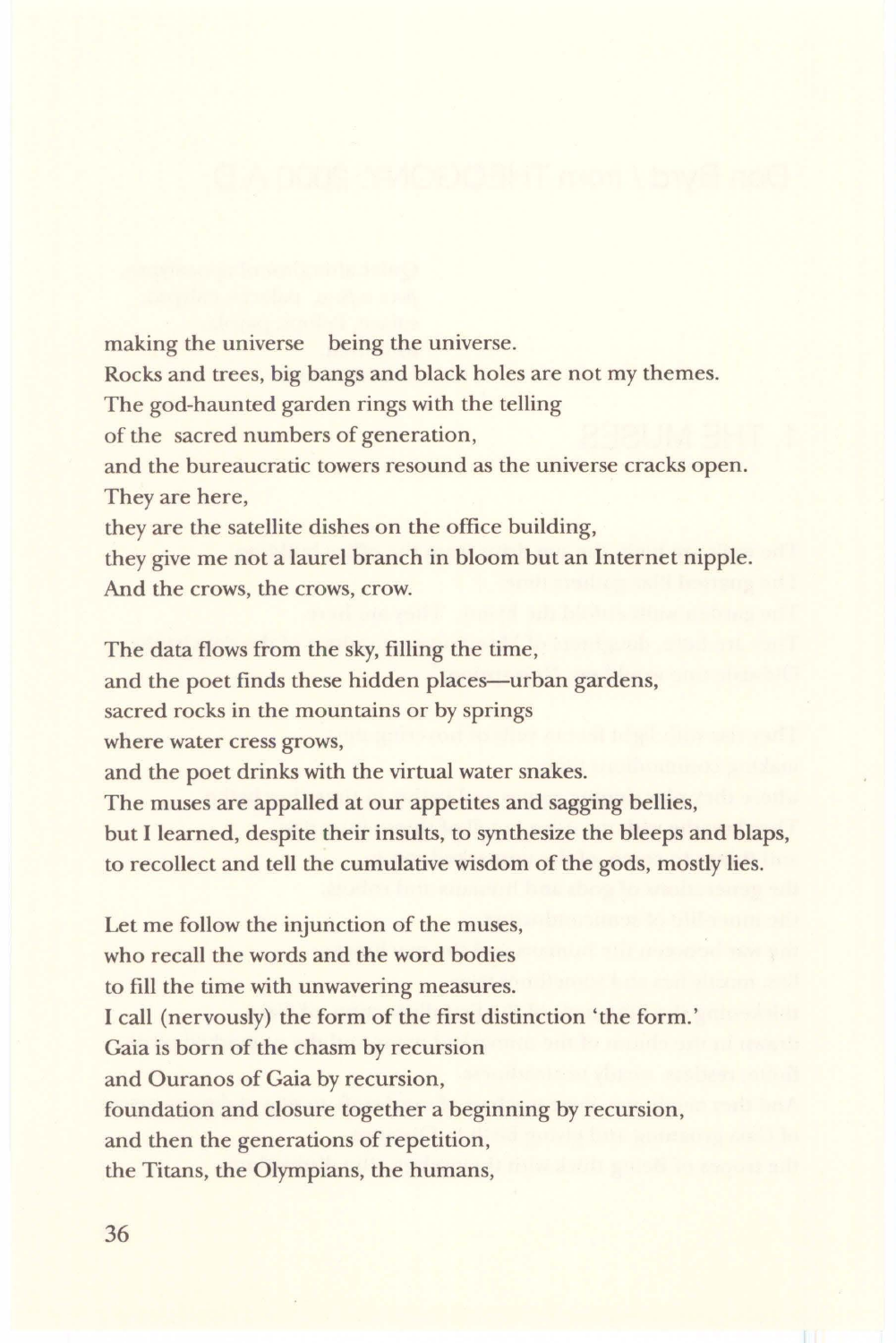until now, the humans recur and enter the vastest Bus Terminal of the Soul, where they express themselves with their fares and in the video games they play while they wait, bound to earth by clearness of attentions alone, gathering up similarities, up to isomorphism, beyond which the bird of forgetfulness disappears into forgetfulness.

> The earth has not been thought yet time has not been reversed now what would you do if someone you loved asked you to turn yourself inside out?

Somehow near now time now is not now either it is a thought

> Some near now is not how either but a thought lost or was

> > measure this: